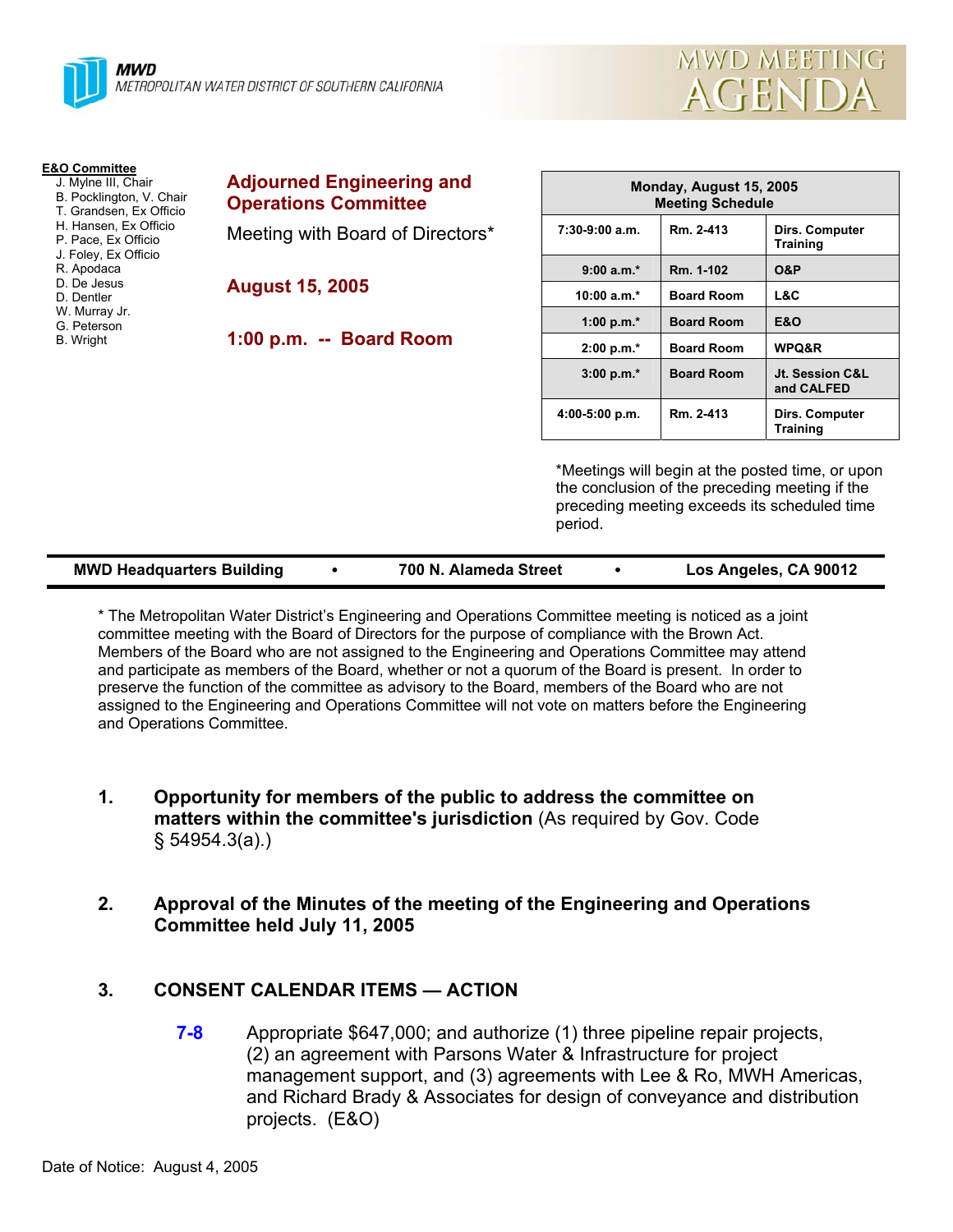**7-9** Appropriate \$980,000; and authorize four power system rehabilitation projects within the Water Treatment Plant Improvements Programs (Approps. 15369, 15380, 15381). (E&O)

### **4. OTHER BOARD ITEMS — ACTION**

**8-4** Appropriate \$3 million for projects costing less than \$250,000 for fiscal year 2005/06 under the Minor Capital Projects Program. (E&O)

### **5. BOARD INFORMATION ITEMS**

**9-1** Status report for the Inland Feeder Program for activities through June 2005. (E&O) **[Any discussion of litigation to be heard in closed session. Conference with legal counsel—existing litigation (***Shank/Balfour Beatty, a Joint Venture vs. Metropolitan Water District of Southern California***, LASC Case No. BC 283438); to be heard in closed session pursuant to Gov. Code Section 54956.9(a). Conference with legal counsel—potential litigation relating to contractor claims on Contract No. 1542 for the Arrowhead Tunnels; to be heard in closed session pursuant to Gov. Code Section 54956.9(b) (one potential case)]**

#### **6. COMMITTEE ITEMS**

None

#### **7. MANAGEMENT REPORTS**

- a. Water System Operations Manager's report on system operations
- b. Corporate Resources Manager's report on engineering activities

#### **8. FOLLOW-UP ITEMS**

**None** 

# **9. FUTURE AGENDA ITEMS**

# **10. ADJOURN TO MEET JOINTLY WITH WATER PLANNING, QUALITY AND RESOURCES COMMITTEE**